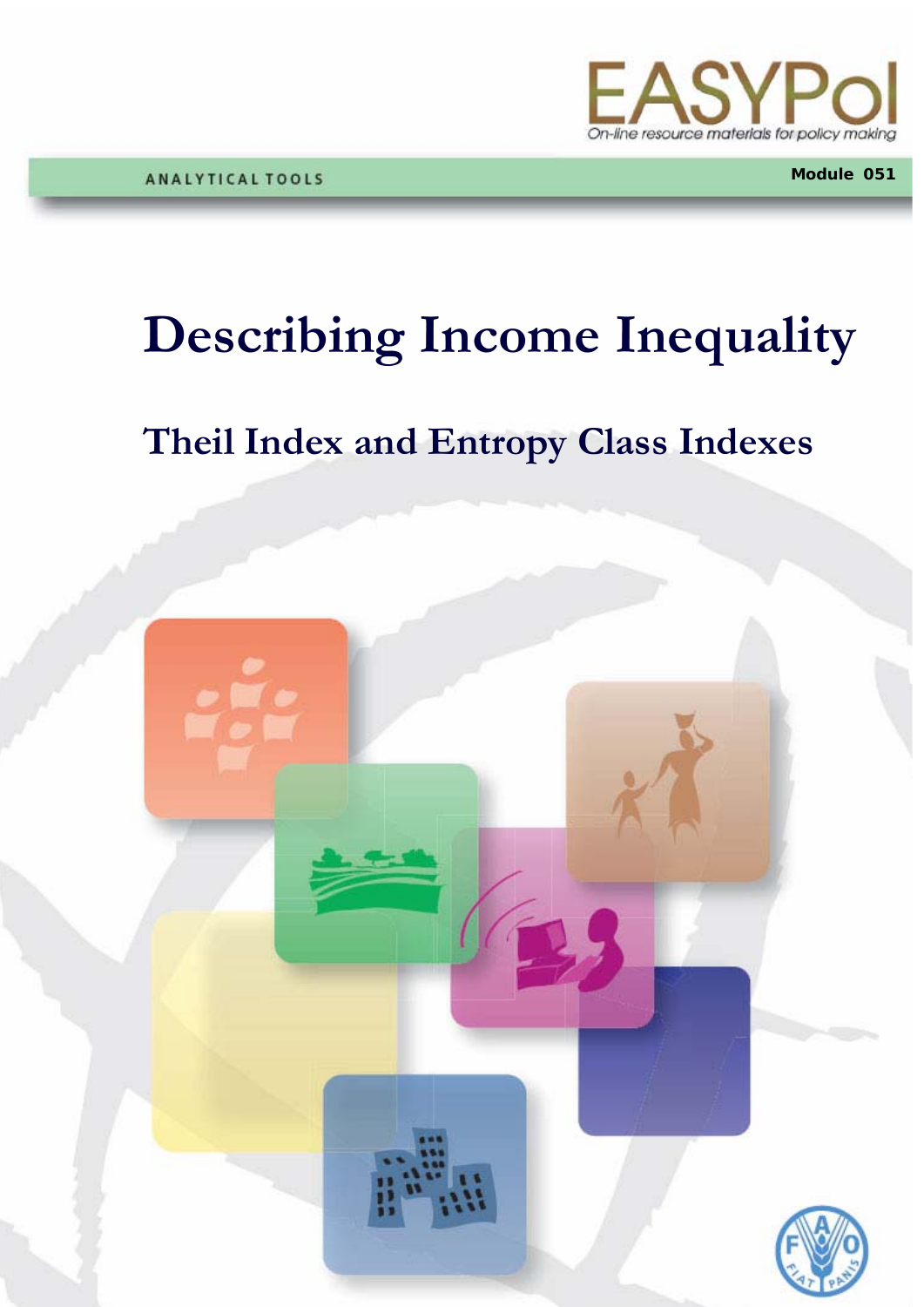

# **Describing Income Inequality Theil Index and Entropy Class Indexes**

by

Lorenzo Giovanni Bellù, Agricultural Policy Support Service, Policy Assistance Division, FAO, Rome, Italy

and

Paolo Liberati, University of Urbino, "Carlo Bo", Institute of Economics, Urbino, Italy

for the

Food and Agriculture Organization of the United Nations, FAO



#### **About EASYPol**

EASYPol is a an on-line, interactive multilingual repository of downloadable resource materials for capacity development in policy making for food, agriculture and rural development. The EASYPol home page is available at: *[www.fao.org/tc/easypol.](http://www.fao.org/tc/easypol)* EASYPol has been developed and is maintained by the Agricultural Policy Support Service, Policy Assistance Division, FAO.

The designations employed and the presentation of the material in this information product do not imply the expression of any opinion whatsoever on the part of the Food and Agriculture Organization of the United Nations concerning the legal status of any country, territory, city or area or of its authorities, or concerning the delimitation of its frontiers or boundaries.

**[© FAO December 2006](http://www.fao.org/copyright_EN.htm)**: All rights reserved. Reproduction and dissemination of material contained on FAO's Web site for educational or other non-commercial purposes are authorized without any prior written permission from the copyright holders provided the source is fully acknowledged. Reproduction of material for resale or other commercial purposes is prohibited without the written permission of the copyright holders. Applications for such permission should be addressed to: **[copyright@fao.org](mailto:copyright@fao.org)**.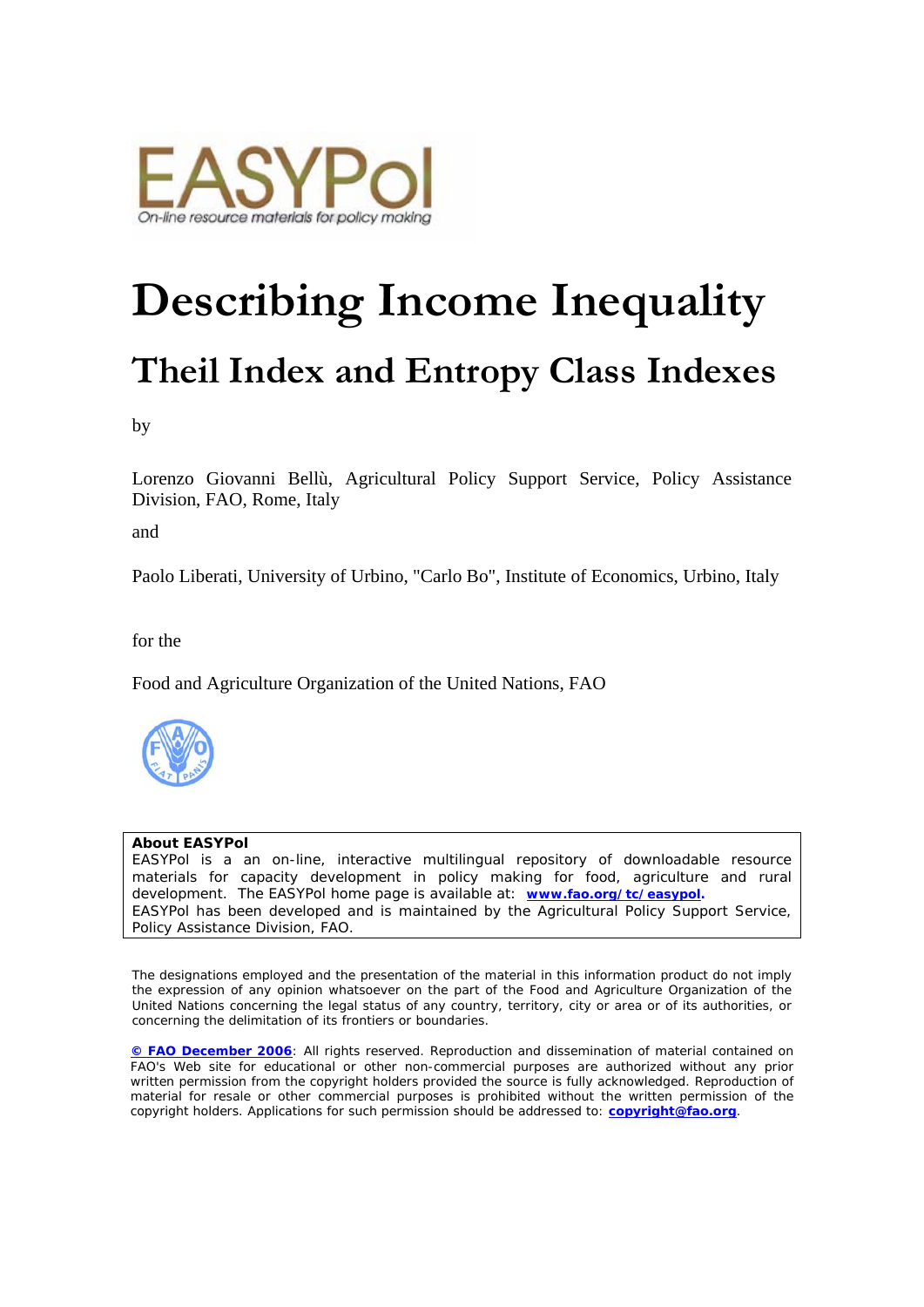### Table of contents

| 1.                                                               |                                                                    |                                                      |  |  |
|------------------------------------------------------------------|--------------------------------------------------------------------|------------------------------------------------------|--|--|
| 2.                                                               |                                                                    |                                                      |  |  |
| 3.                                                               |                                                                    |                                                      |  |  |
|                                                                  | 3.1                                                                |                                                      |  |  |
|                                                                  | 3.2                                                                |                                                      |  |  |
| 4.                                                               | A step-by-step procedure to calculate entropy inequality indexes 4 |                                                      |  |  |
|                                                                  | 4.1                                                                | A step-by-step procedure for E(0), E(1) and RE(1)  5 |  |  |
|                                                                  | 4.2                                                                |                                                      |  |  |
| An example of how to calculate entropy inequality indexes7<br>5. |                                                                    |                                                      |  |  |
|                                                                  | 5.1                                                                |                                                      |  |  |
|                                                                  | 5.2                                                                |                                                      |  |  |
| 6.                                                               |                                                                    |                                                      |  |  |
| 7.                                                               |                                                                    |                                                      |  |  |
| 8.                                                               |                                                                    |                                                      |  |  |
|                                                                  | 8.1                                                                |                                                      |  |  |
|                                                                  | 8.2                                                                |                                                      |  |  |
|                                                                  | 8.3                                                                |                                                      |  |  |
| 9.                                                               |                                                                    |                                                      |  |  |
|                                                                  |                                                                    |                                                      |  |  |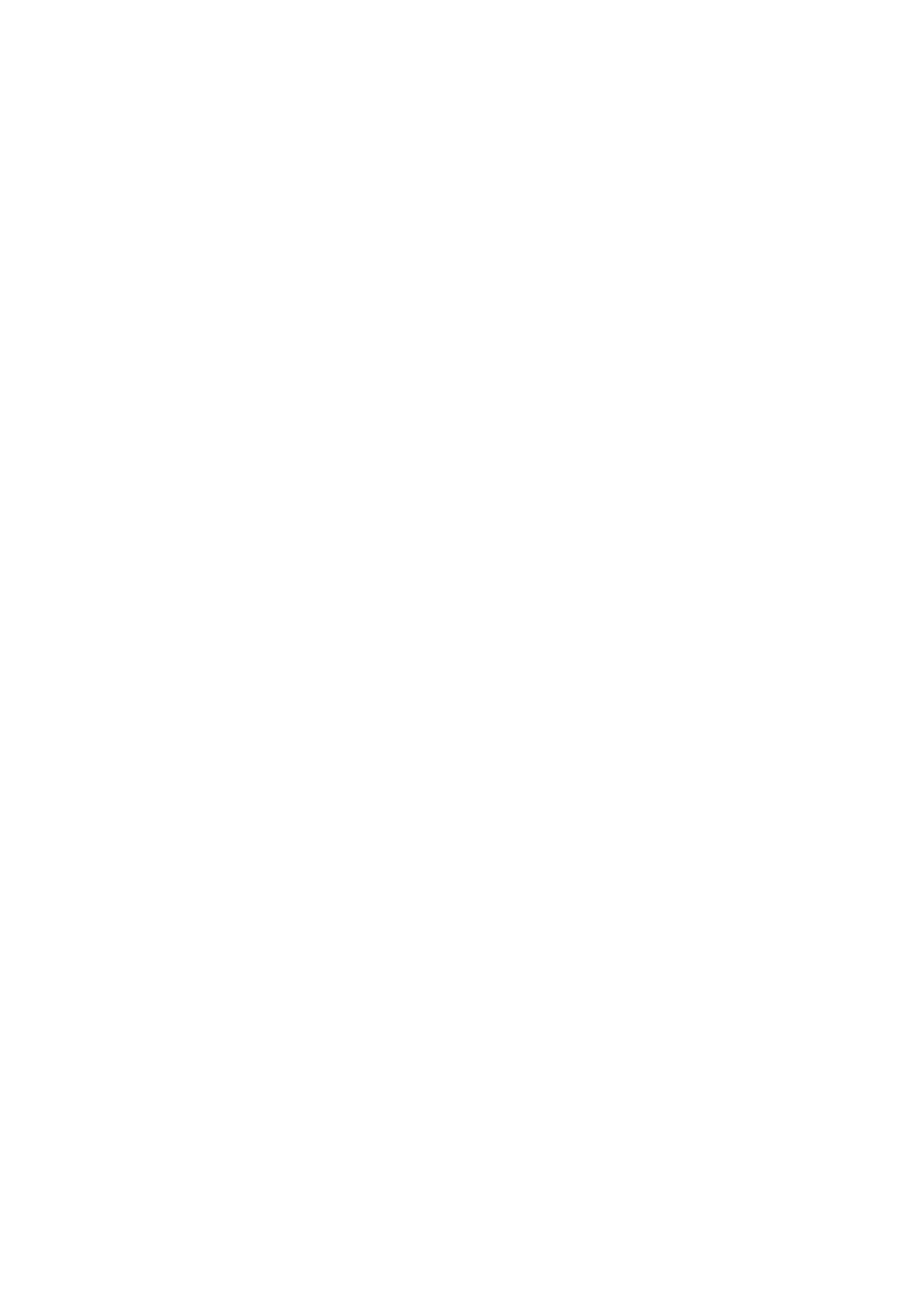#### <span id="page-4-0"></span>**1. SUMMARY**

This module illustrates the entropy class of inequality indexes. In particular, it shows how different inequality indexes may be obtained by using a general definition (class) of indexes by assigning different values to a fixed parameter. A step-by-step procedure and numerical examples then show how to move from conceptual to operational ground.

#### **2. INTRODUCTION**

This tool will deal with a specific class of inequality indexes, the entropy class indexes to which one of the most popular inequality indexes belongs, i.e. the Theil Index.

#### **Objectives**

The objective of the tool is to explain the use of complex inequality measures to compare income distributions and to discuss their relative merits as well as their relative disadvantages.

This tool will deal with the entropy class of inequality indexes. It will show how information on inequality may be conveyed by indexes conforming to certain desirable properties<sup>[1](#page-4-1)</sup>.

Using complex inequality measures allows us to ranking income distributions according to income inequality. This is particularly useful in an operational context to derive information on the effects of alternative public programs on the distribution of income and on poverty.

#### **Target audience**

This module targets current or future policy analysts who want to increase their capacities in measuring impacts of development policies on inequality. On these grounds, economists and practitioners working in public administrations, in NGOs, professional organisations or consulting firms will find this helpful reference material.

#### **Required background**

<u>.</u>

Users should be familiar with basic notions of mathematics and statistics.

Links to relevant EASYPol modules, further readings and references are included both in the footnotes and in section  $8.1$  of this module<sup>[2](#page-4-2)</sup>.

<span id="page-4-1"></span><sup>&</sup>lt;sup>1</sup> See EASYPol Module 054: *Policy Impacts on Inequality: Inequality and Axioms for Its [Measurement](http://www/docs/up/easypol/447/Inqulty_axms_msrmnt_054EN.pdf).*

<span id="page-4-2"></span> $2$  EASYPol hyperlinks are shown in blue, as follows:

a) training paths are shown in **underlined bold font;** 

b) other EASYPol modules or complementary EASYPol materials are in *bold underlined italics*;

c) links to the glossary are in **bold**; and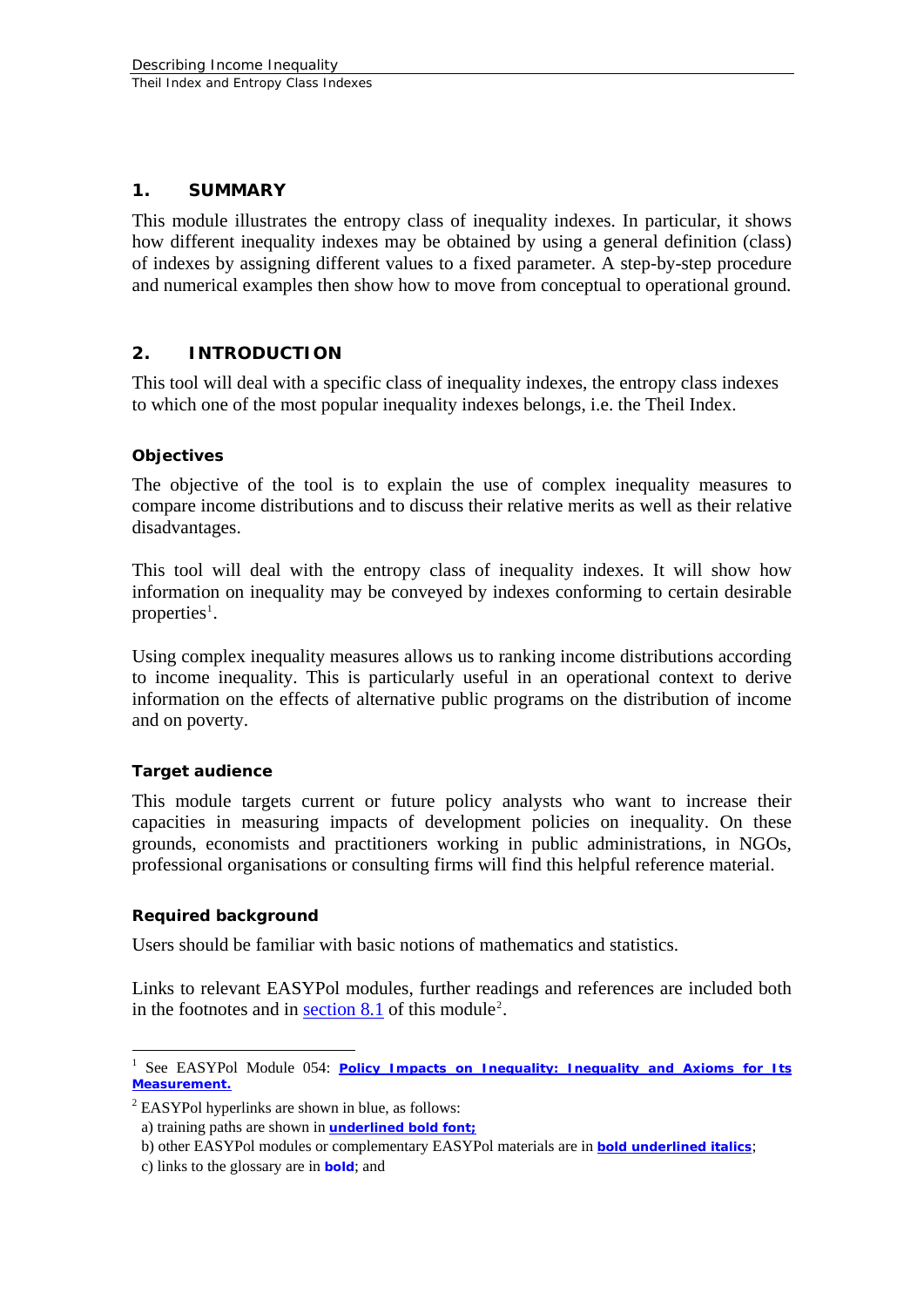#### <span id="page-5-0"></span>**3. CONCEPTUAL BACKGROUND**

#### **3.1 General issues**

The use of complex inequality measures such as the entropy class can be associated to the use of a descriptive approach to measure inequality. In particular, the use of these indexes does not involve welfare judgments<sup>[3](#page-5-1)</sup>.

The entropy class of inequality indexes gives a different description of inequality with respect to simple statistical indexes. In particular using complex inequality measures will not give any information about the characteristics of the distribution like location and shape. In fact most of these indexes are translation invariant and they do not say anything about the position of the income distribution.

It is worth noting that much of the discussion will be carried out keeping in mind (either implicitly of explicitly) axioms as an eligible criterion to evaluate the performance of different members of this class of indexes<sup>[4](#page-5-2)</sup>.

#### **3.2 The entropy class of inequality indexes**

This class of inequality indexes is based on the concept of «entropy». In thermodynamics, entropy is a measure of disorder. When applied to income distributions, entropy (disorder) has the meaning of deviations from perfect equality.

The definition of a generalised inequality index is the following:

[1] 
$$
E(\alpha) = \frac{1}{n(\alpha^2 - \alpha)} \sum_{i} \left[ \left( \frac{y_i}{\bar{y}} \right)^{\alpha} - 1 \right]
$$

Expression [1] defines a class because the index  $E(\alpha)$  assumes different forms depending on the value assigned to  $\alpha$ . A positive  $\alpha$  captures the sensitivity of the *E* index to a specific part of the income distribution. With positive and large  $\alpha$ , the index *E* will be more sensitive to what happens in the upper tail of the income distribution. With positive and small  $\alpha$ , the index *E* will be more sensitive to what happens at the bottom tail of the income distribution.

 $\alpha$  is a parameter that in principle may range from minus infinity to infinity, i.e. it can take all possible real values. However, from an operational point of view,  $\alpha$  is usually

1

d) external links are in *italics*.

<span id="page-5-1"></span><sup>&</sup>lt;sup>3</sup> See EASYPol Module 050: <u>[Policy Impacts on Inequality: Welfare Based Measures of Inequality](http://www/docs/up/easypol/451/welfare_measures_inequa_atkinson_050EN.pdf)</u> and EASYPol Modules 001 and 003, respectively: *[Social Welfare Analysis of Income Distributions:](http://www.fao.org/docs/up/easypol/305/swa_lorenz_curves_001EN.pdf)  [Ranking income distributions with Lorenz Curves](http://www.fao.org/docs/up/easypol/305/swa_lorenz_curves_001EN.pdf)*, and *[Social Welfare Analysis of Income](http://www.fao.org/docs/up/easypol/307/swa_crsgenlc_003EN.pdf)  [Distributions:Ranking Income Distributions with Generalised Lorenz Curves](http://www.fao.org/docs/up/easypol/307/swa_crsgenlc_003EN.pdf)*.

<span id="page-5-2"></span><sup>&</sup>lt;sup>4</sup> The reader is therefore strongly advised to look at the EASYPol Module 054: **Policy Impacts on** *[Inequality: Inequality and Axioms for its Measurement](http://www/docs/up/easypol/447/Inqulty_axms_msrmnt_054EN.pdf)* before proceeding with this module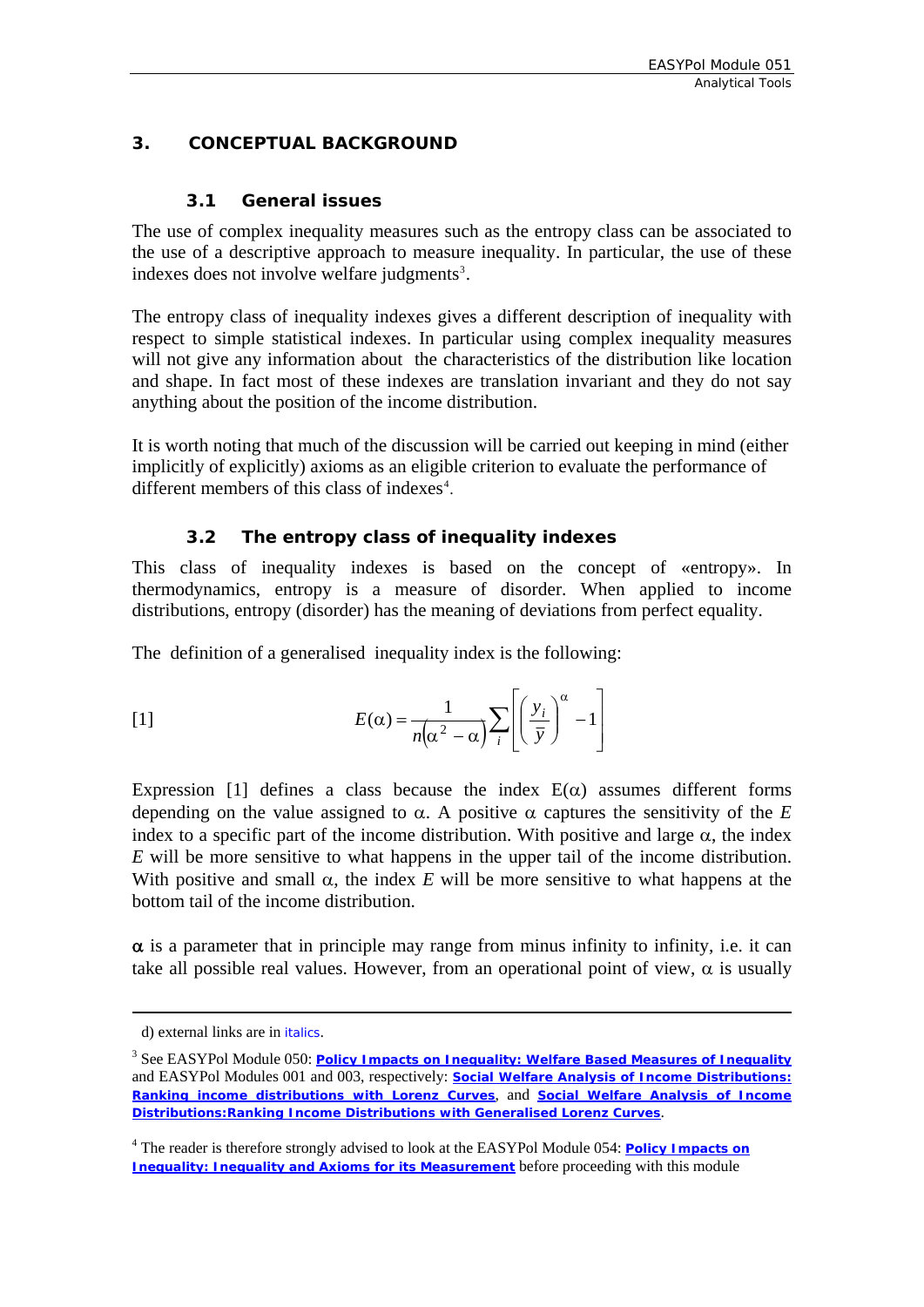<span id="page-6-3"></span>chosen to be non-negative, as for  $\alpha$ <0 this class of indexes is undefined if there are zero incomes.<sup>[5](#page-6-0)</sup>

Two particular cases of [1] are of particular interest for inequality measurement: a)  $\alpha$ =0; b)  $\alpha$ =1.<sup>[6](#page-6-1)</sup>

With  $\alpha=0$ , expression [1] becomes:

$$
E(0) = -\frac{1}{n} \sum_{i} \ln\left(\frac{y_i}{\bar{y}}\right)
$$

With  $\alpha=1$ , expression [1] becomes:

[3] 
$$
E(1) = \frac{1}{n} \sum_{i} \left( \frac{y_i}{\overline{y}} \right) \ln \left( \frac{y_i}{\overline{y}} \right)
$$

*E*(0) index is called the **mean logarithmic deviation**. E(1) is called the **Theil Index**, by the name of the author who first proposed it in 1967. Both indexes, however, share an undesirable feature, i.e., not being defined if there are zero incomes. Therefore, in a distribution with all zero incomes except for the last, their maximum value cannot be calculated directly. Rather, it can only be calculated by replacing zero incomes with arbitrary «very small incomes». However, if we replaced zero incomes with very small incomes, while  $E(1)$  approaches the maximum value of  $\ln(n)^7$  $\ln(n)^7$ , the maximum value of *E*(0) would depend on how small these incomes are defined. In other words, *E*(0) is not bound).

<span id="page-6-0"></span><sup>5</sup> Like in formula [1],  $\left| \frac{y_i}{\overline{y}} \right|$ ⎠ ⎞  $\parallel$ ⎝ ⎛  $\left(\frac{y_i}{\bar{y}}\right)$  raised to a negative power would be an undefined number.

<span id="page-6-1"></span><sup>6</sup> It is worth noting that expression [1] is not defined for  $\alpha=0$  and  $\alpha=1$ , as the denominator  $n(\alpha^2 - \alpha) = 0$  in both cases. Expression [2] and [3] below are therefore calculated by using a rule by *de l'Hôpital*, by which the limit of an undefined ratio between two functions of the same variable is equal to

the limit of the ratio of their first derivative. By using the rule by where  $\frac{a}{d\alpha} \left| \frac{y_i}{\bar{x}} \right| = \left| \frac{y_i}{\bar{x}} \right| \ln \left| \frac{y_i}{\bar{x}} \right|$ 

given that 
$$
\frac{d}{d\alpha} \left( n(\alpha^2 - \alpha) \right) = n(2\alpha - 1)
$$
, this means that we must evaluate:  $\lim_{\substack{\alpha \to 0 \\ \alpha \to 1}} \frac{\sum_{i=1}^{\infty} \left( \frac{y_i}{\overline{y}} \right)^{\alpha} \ln \left( \frac{y_i}{\overline{y}} \right)}{n(2\alpha - 1)}$ , which

⎠ ⎞  $\parallel$ ⎝  $\big($ 

*y y*

 $\overline{\phantom{a}}$ ⎠ ⎞  $\mid$  $\int^{\alpha} = \left($ ⎠ ⎞  $\parallel$ ⎝  $\big($ α

 $rac{d}{d\alpha}\left(\frac{y_i}{\overline{y}}\right)^{x} = \left(\frac{y_i}{\overline{y}}\right)^{x} \ln\left(\frac{y_i}{\overline{y}}\right)$ , and

*y y*

 $\alpha$   $\alpha$ 

*y y*

gives expressions in the text.

1

<span id="page-6-2"></span> $<sup>7</sup>$  This can be appreciated through the fact that in the most unequal distribution:</sup>

$$
E(1) = \frac{1}{n} \left[ \approx 0 + \approx 0 + ... + \left( \frac{y_n}{\overline{y}} \right) \ln \left( \frac{y_n}{\overline{y}} \right) \right] \approx \frac{1}{n} \left[ n \ln(n) \right] \approx \ln(n).
$$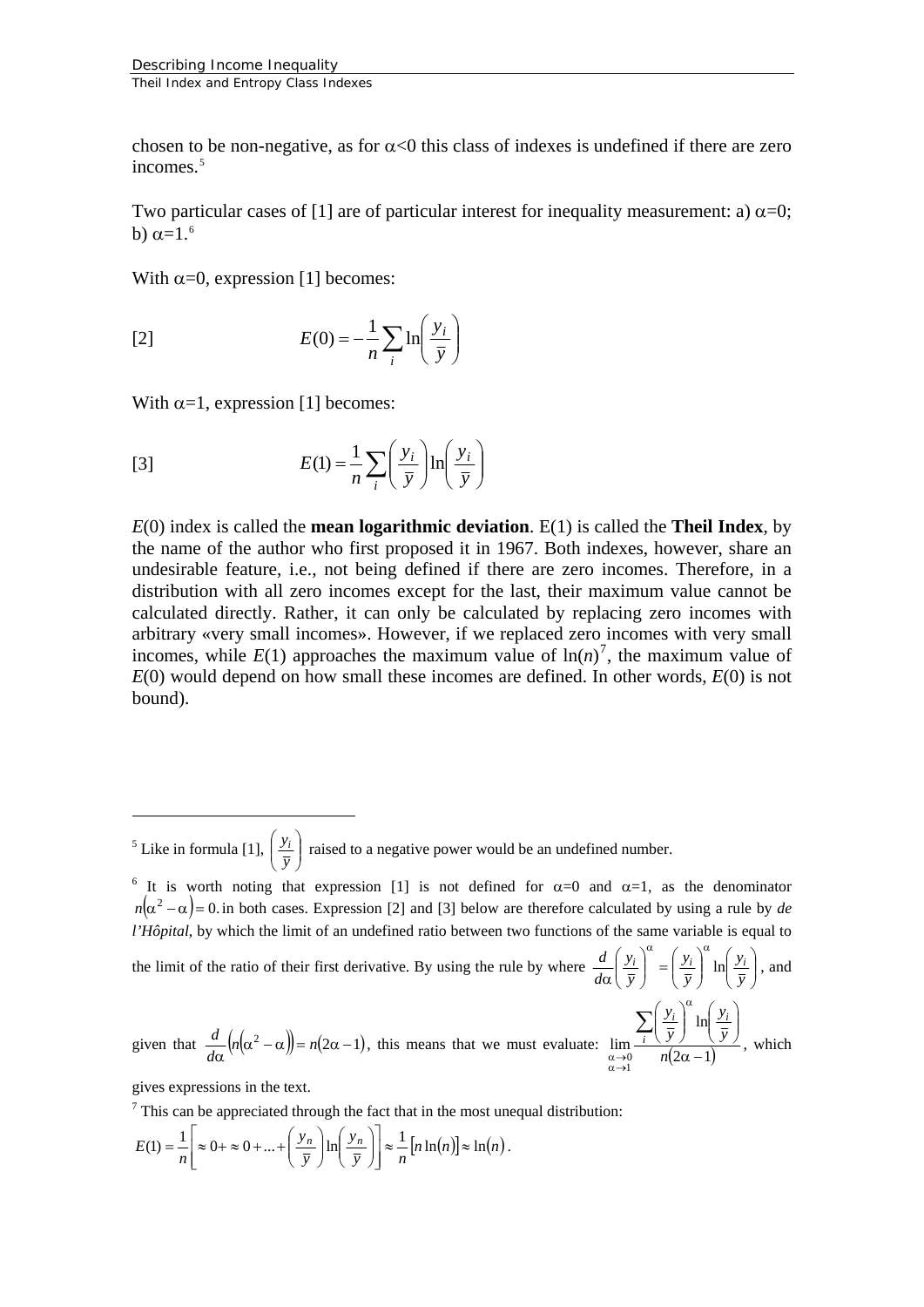<span id="page-7-0"></span>All other members of the class, i.e. for  $\alpha > 1$ , have as an upper limit  $\frac{n^{\alpha} - n}{n(\alpha^2 - \alpha)}$  $\frac{n^{\alpha}-n}{\alpha}$ <sup>8</sup>. As can

be easily seen, this upper limit depends on  $\alpha$ , i.e. it is differentiated among members of [the class, and the range of values each member can take does not range between zero](#page-7-1)  [and one.](#page-7-1) 

Therefore, for the purpose of an operational approach, it is worth defining a class of **relative entropy inequality indexes** *RE*, defined as the ratio between the value of the original entropy index and the maximum value each member of that class assumes for any given positive  $\alpha$ . This excludes the possibility of considering  $E(0)$ , as it has not an upper limit. For all other members, i.e. positive  $\alpha$  and  $\alpha \neq 0$ , it is worth defining the following relative indexes:

[4]  

$$
RE(1) = \frac{E(1)}{\max E(1)} = \frac{\frac{1}{n} \sum_{i} \left(\frac{y_i}{\bar{y}}\right) \ln\left(\frac{y_i}{\bar{y}}\right)}{\ln n}
$$

As *E*(1) has already been defined as the Theil Index, *RE*(1) can be called the relative Theil Index.

In the same way, we can define a relative generalised entropy index as follows:

$$
[5] \qquad RE(\alpha) = \frac{E(\alpha)}{\max E(\alpha)} = \frac{\frac{1}{n(\alpha^2 - \alpha)} \sum_{i} \left[ \left( \frac{y_i}{\bar{y}} \right)^{\alpha} - 1 \right]}{\frac{n^{\alpha} - n}{n(\alpha^2 - \alpha)}} = \left( \frac{1}{n^{\alpha} - n} \right) \sum_{i} \left[ \left( \frac{y_i}{\bar{y}} \right)^{\alpha} - 1 \right]
$$

This procedure will ensure that  $RE(1)$  and  $RE(\alpha)$  will range between zero and one.

#### **4. A STEP-BY-STEP PROCEDURE TO CALCULATE ENTROPY INEQUALITY INDEXES**

In order to illustrate the step-by-step procedure required to calculate various entropy inequality indexes, it is worth distinguishing two groups: **a**)  $E(0)$ ,  $E(1)$  and  $RE(1)$ ; **b**)  $E(\alpha)$  and  $RE(\alpha)$  with  $\alpha > 1$ .

1

<span id="page-7-1"></span><sup>&</sup>lt;sup>8</sup> Since for the most unequal distribution:  $E(\alpha) = \left[ \frac{1}{n(\alpha^2 - \alpha)} \right] (1 - n) + \left( \frac{y_n}{\overline{y}} \right)^{\alpha} - 1 = \left[ \frac{1}{n(\alpha^2 - \alpha)} \right] [n^{\alpha} - n]$  $\frac{1}{\sqrt{2}}$ ⎣  $= \frac{1}{n(\alpha^2 - \alpha)}$  $\overline{\phantom{a}}$ ⎦ ⎤  $\parallel$  $\parallel$ ⎣  $\mathsf I$  $\vert$  − ⎠ ⎞  $\parallel$ ⎝  $\left( (1-n) + \right)$  $\overline{\phantom{a}}$  $\frac{1}{\sqrt{2}}$ ⎣  $\mathsf I$  $\alpha^2-\alpha$  $\left| \alpha \right| = \left| \frac{1}{\alpha} \right| \left| (1-n) + \left| \frac{y_n}{\alpha} \right| - 1 \right| = \left| \frac{1}{\alpha} \right| \left| n^{\alpha} \right|$ α  $\frac{1}{2}$   $\left| (1-n)+\left(\frac{y_n}{\overline{y}}\right)^{n} -1 \right| = \frac{1}{\sqrt{2}}$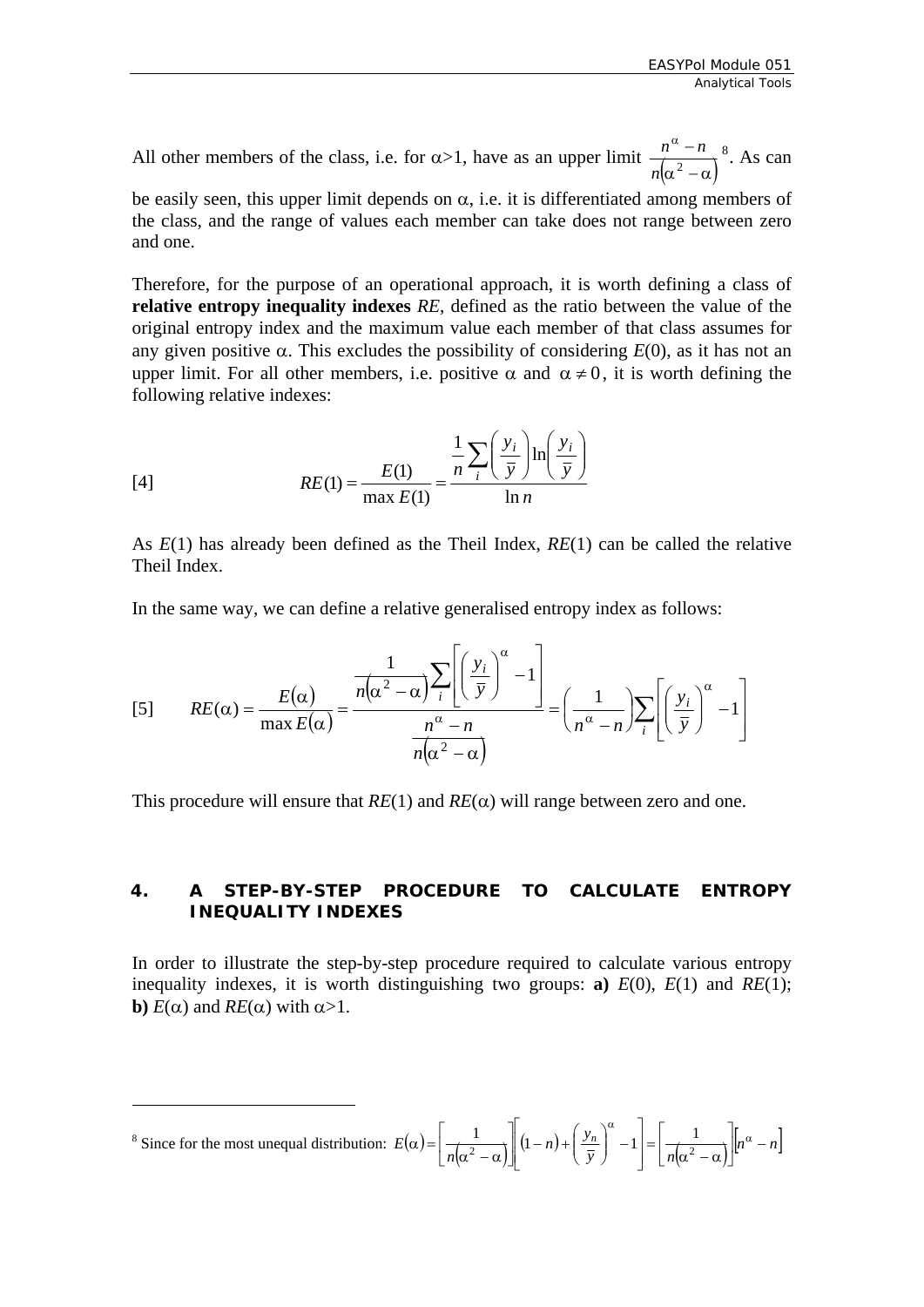#### **4.1 A step-by-step procedure for E(0), E(1) and RE(1)**

<span id="page-8-0"></span>Figure 1 illustrates the step-by-step procedure to calculate for the first group of indexes.

**Step 1** as usual as us to sort income distributions before proceeding with the calculation of inequality measures.

**Step 2** asks us to define the average mean income in the income distribution under analysis.

**Step 3** asks us to define, for each income, its ratio with the average level of income in the income distribution as calculated in Step 2.

**Step 4** asks us to take the logarithm of each ratio defined in Step 3

**Step 5** simply takes the sum of all terms defined in Step 4.

#### **Figure 1: A step-by-step procedure to calculate** *E***(0),** *E***(1) and** *RE***(1)**

| $E(0)$ , $E(1)$ and $RE(1)$ |                                                                                       |  |
|-----------------------------|---------------------------------------------------------------------------------------|--|
| <b>STEP</b>                 | <b>Operational content</b>                                                            |  |
| 1                           | If not already sorted, sort the income<br>distribution by income level                |  |
| $\overline{2}$              | Define the average income level in the<br>income distribution                         |  |
| 3                           | Define the ratio between each income<br>and the average income level                  |  |
| 4                           | Define the logarithm of the terms<br>calculated in Step 3                             |  |
| 5                           | Take the sum of the terms calculated in<br>Step 4                                     |  |
| 6                           | Divide the sum in Step 5 by $n$ and take<br>its negative, this give $E(0)$            |  |
| $\overline{ }$              | Multiply the results in Step 3 by those in<br>Step 4 and take the sum of these values |  |
| 8                           | Divide the sum in Step 7 by $n$ , this give<br>E(1)                                   |  |
| 9                           | Divide $E(1)$ by In n. This gives $RE(1)$                                             |  |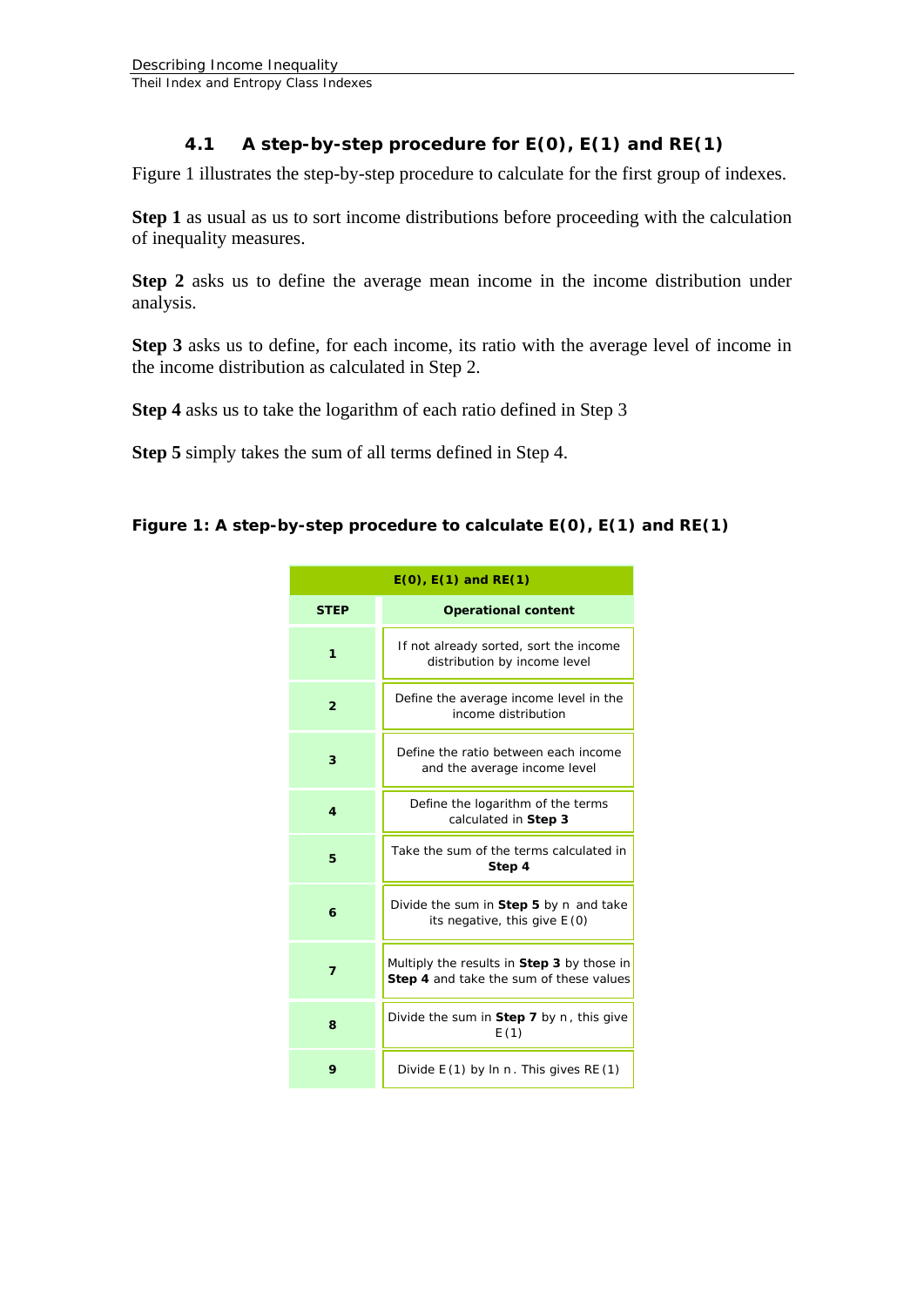<span id="page-9-0"></span>In **Step 6**, the first index of this family can be calculated by simply dividing the sum taken in Step 3 by the number of observations *n* and by taking its negative value. This gives  $E(0)$ .

In **Step 7**, we can proceed with the calculation of another index of this class, by multiplying the results obtained in Step 2 with those obtained in Step 3 and by taking the sum of these products.

In **Step 8**, by dividing the sum obtained in Step 5 by the number of observations *n*, we get the index *E***(1)**.

In **Step 9**, by dividing  $E(1)$  by  $\ln(n)$  – which is the maximum value of  $E(1)$  – we can take the relative Theil Index *RE***(1)**.

#### **4.2 A step-by-step procedure for E(**α**) and RE(**α**)**

Figure 2 shows the step-by-step procedure to calculate other members of the entropy class of inequality indexes, when  $\alpha > 1$ .

The first three steps are identical to those discussed in Figure 1 for the previous case.

**Step 4** asks us to choose the value of  $\alpha$ .

**Step 5** asks us to raise all terms calculated in Step 3 to power  $\alpha$  - as chosen in Step 4 – and to subtract 1 from all terms.

**Step 6** simply asks us to take the sum of all terms calculated in Step 5.

In **Step 7**, the first inequality index can be calculated, by dividing the sum of Step 6 by the term  $n(\alpha^2 - \alpha)$ . This gives rise to  $E(\alpha)$ .

In order to proceed with the calculation of  $RE(\alpha)$ , instead, we must calculate the maximum value of  $E(\alpha)$  in **Step 8**.

By dividing  $E(α)$  by the maximum value of  $E(α)$ , we get  $RE(α)$  in **Step 9**.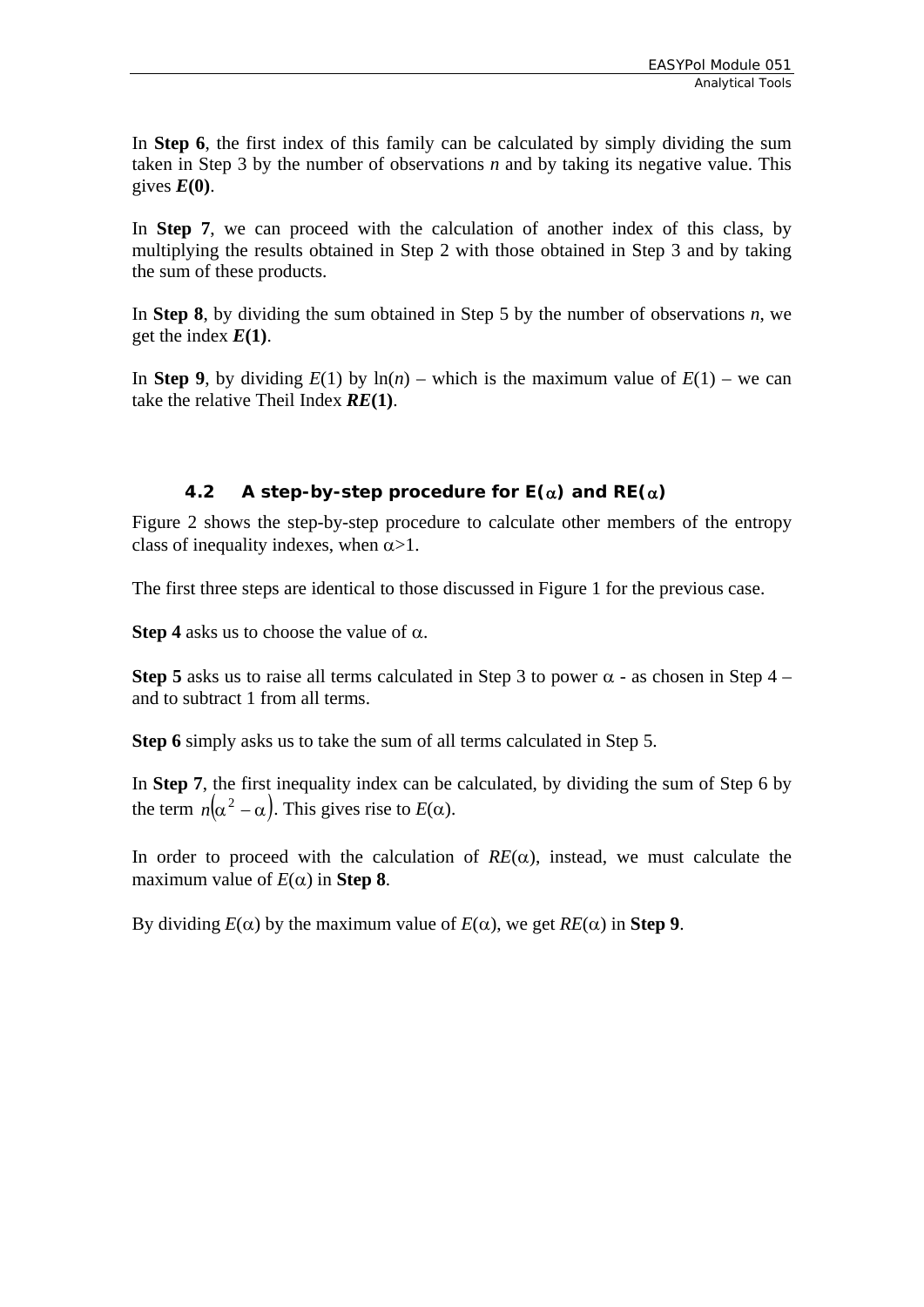| $E(a)$ and RE(a) with a > 1 |                                                                                 |  |  |
|-----------------------------|---------------------------------------------------------------------------------|--|--|
| <b>STEP</b>                 | <b>Operational content</b>                                                      |  |  |
| 1                           | If not already sorted, sort the income<br>distribution by income level          |  |  |
| $\overline{2}$              | Define the average income level in the income<br>distribution                   |  |  |
| 3                           | Define the ratio between each income and the<br>average income level            |  |  |
| 4                           | Choose a                                                                        |  |  |
| 5                           | Raise the results in Step 3 to power a and<br>subtract 1                        |  |  |
| 6                           | Take the sum of the values calculated in Step<br>5                              |  |  |
| $\overline{7}$              | Divide the sum by $n(a^2-a)$ , this gives $E(a)$                                |  |  |
| 8                           | Calculate the maximum value of $E(a)$                                           |  |  |
| 9                           | Calculate $RE(a)$ , by dividing $E(a)$ by max $E(a)$<br>as calculated in Step 8 |  |  |

#### <span id="page-10-0"></span>**Figure 2: A step-by-step procedure to calculate** *E***(**α**) and** *RE***(**α**).**

#### **5. AN EXAMPLE OF HOW TO CALCULATE ENTROPY INEQUALITY INDEXES**

#### **5.1 A numerical example for** *E***(0),** *E***(1) and** *RE***(1)**

It is also worth distinguishing, at this stage, the example for *E*(0), *E*(1) and *RE*(1) from the other members of the entropy class.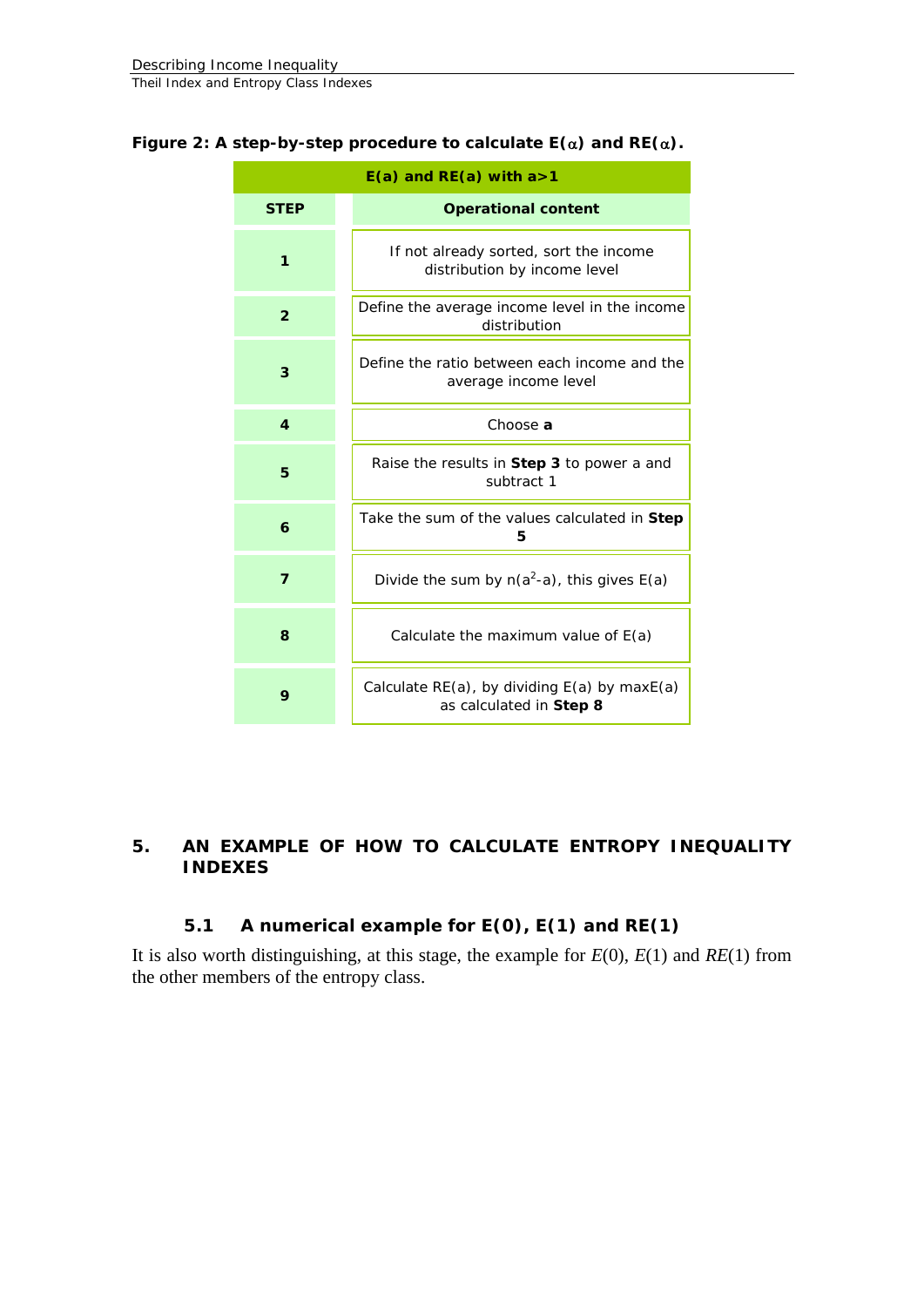

#### <span id="page-11-0"></span>**Table 1: A numerical example to calculate** *E***(0),** *E***(1) and** *RE***(1)**

Table 1 reports the case for *E*(0), *E*(1) and *RE*(1), calculated on a standard income distribution **A**. Steps illustrated with numerical outcomes, closely follow the steps discussed in Figure 1.

**Step 2** calculates the average income in the assumed income distribution, which is 3,000 income units. **Step 3** and **Step 4**, instead, provide for the transformations required by <u>[formula \[2\]](#page-6-3)</u> and <u>formula [3]</u> in the text. The result of this process is a single number (-0.706) in **Step 5**.

The level of *E*(0) would then be calculated as 0.141 (**Step 6**). Another transformation (**Step 7**) is instead required to calculate  $E(1)$ . The result of this transformation is again a single number (0.598). This is the basis to calculate  $E(1)$  in **Step 8**, which is equal to 0.120.

More important is the calculation of *RE*(1), i.e. the relative Theil Index in **Step 9**. The outcome (0.074) means that inequality in the simulated income distribution is about 7.4 per cent of the maximum inequality as measured by the Theil Index. Just recall that the maximum level of  $E(1)$  is  $\ln(n)$ . In the specific case, the maximum level of the Theil Index is  $ln(5) = 1.6094$ .

#### **5.2 A numerical example for** *E***(**α**) and** *RE***(**α**)**

Table 2 reports a numerical example for the other members of the entropy class, assuming  $\alpha = 2$ .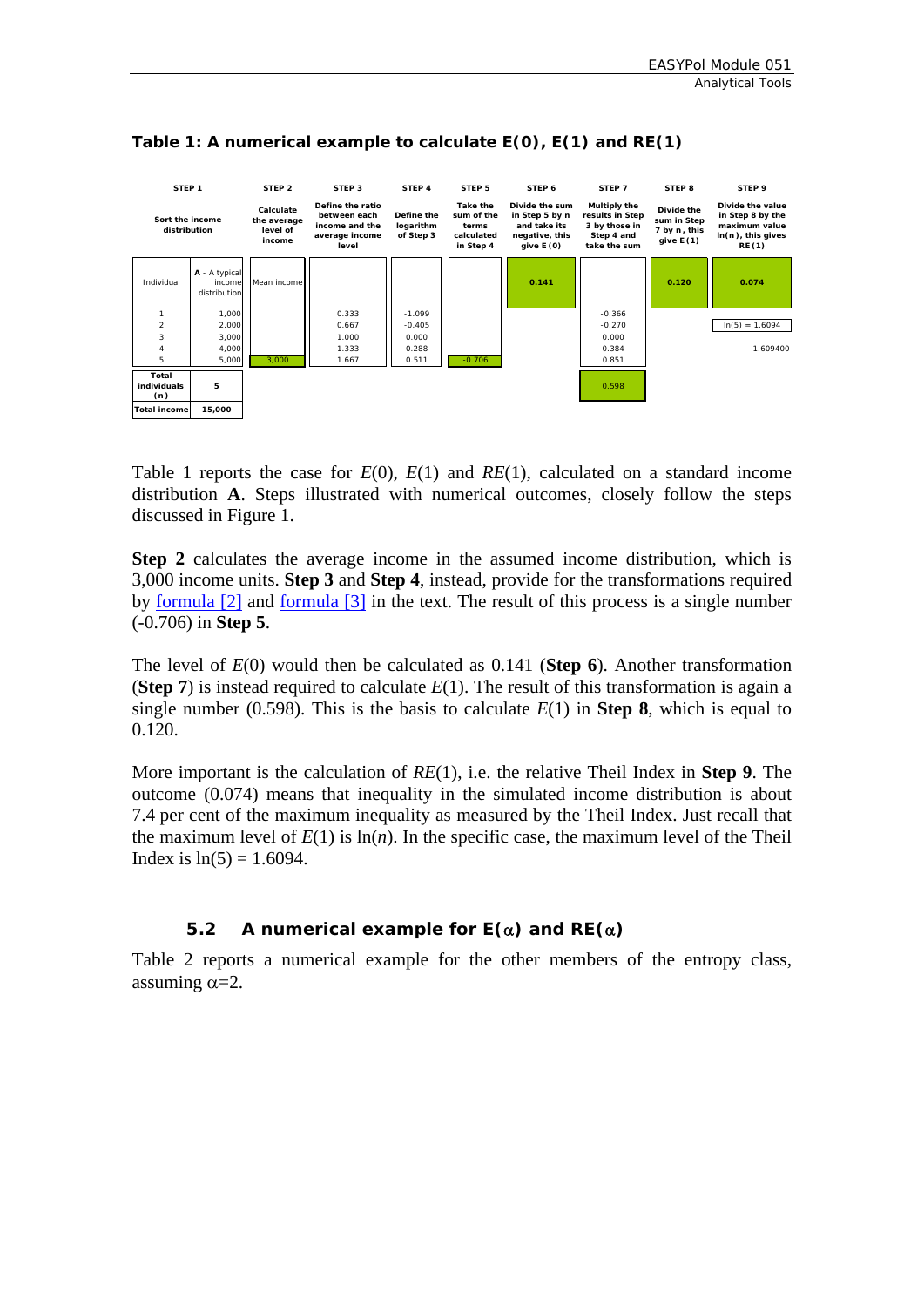

<span id="page-12-0"></span>

**Steps 1** to **3** are exactly the same as those in Table 1. **Step 4** is characteristic of this process, as it asks us to choose α. Once α has been chosen, the numbers calculated in Step 3 must be raised to  $\alpha$ . Subtract 1 from the results (**Step 5**). The sum of all these values is a single number (1.111) calculated in **Step 6**. To get *E*(α), we have to divide the sum of Step 6 for  $n(\alpha^2 - \alpha)$ . In this specific case, this term is equal to 10. Therefore, the value of  $E(\alpha)$  is 0.111 (**Step 7**).

If we want to calculate the relative entropy indexes, the maximum value of the index must be calculated by dividing  $n^{\alpha} - n$  by  $n(\alpha^2 - \alpha)$ . The first term, in the specific case, is 20; the second, as already noted, is 10. Their ratio is therefore equal to 2 (**Step 8**). **Step 9** reports the calculation of the  $RE(\alpha)$  index for  $\alpha=2$ , which is 0.056. As before, this index means that the measured inequality in the simulated income distribution is about 5.6 per cent of the maximum inequality level.

#### **6. THE MAIN PROPERTIES OF ENTROPY INEQUALITY INDEXES**

Some properties are common to all members of the entropy inequality class. Therefore, they will be dealt with jointly.

All members of both *E* and *RE* class have zero as lower limit. For  $\alpha=0$  and  $\alpha=1$ , when all incomes are equal, the ratio between each income and mean income is 1. Therefore,  $ln(1)=0$  for all incomes, so that this sum is zero and  $E(0)=E(1)=0$ . For all other members of the *E* class, raising the ratio between each income and average income to power  $\alpha$  gives a vector of one. Subtracting 1 again gives zero for all incomes.  $E(\alpha)$  is therefore zero. This means that the numerators of all *RE* indexes is also zero.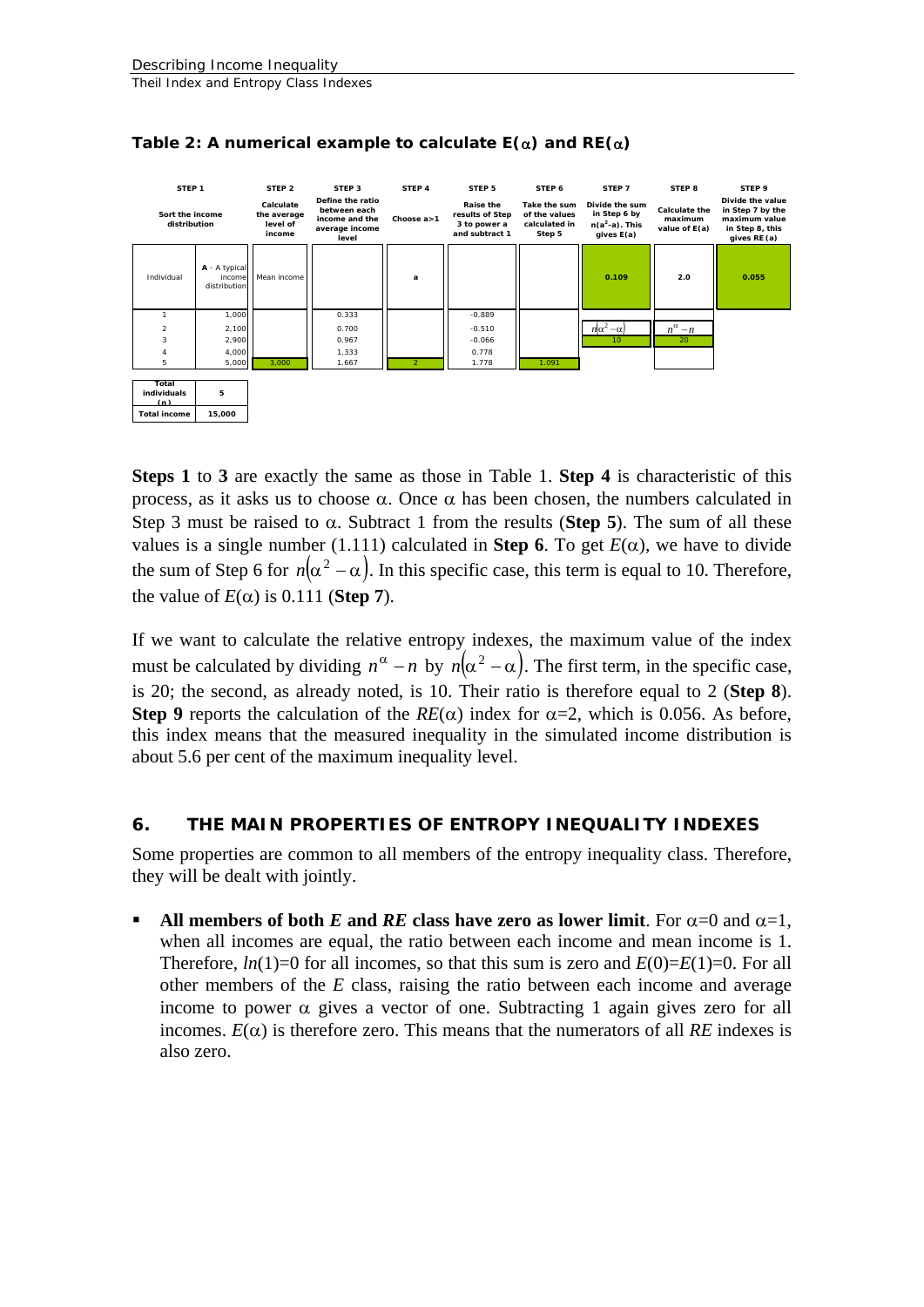**■**  $E(1)$  has ln(*n*) as upper limit, while  $E(\alpha)$ , for  $\alpha > 1^9$  $\alpha > 1^9$ , has  $\frac{n^{\alpha} - n}{n(\alpha^2 - \alpha)}$  $\frac{n^{\alpha}-n}{\alpha}$  as upper limit.

As this upper limit depends on α, each member of the *E* class has its own upper limit. However, *all relative entropy inequality indexes, RE(*α*), have 1 as upper limit*, as each of them is normalized on the maximum value of  $E(\alpha)$ .

- **All members of E and RE class are scale invariant.** This is due to the fact that when all incomes are multiplied by a factor  $\beta$ , the ratio between each income and mean income remains the same, as both are multiplied by β.
- **All members of the** *E* **and** *RE* **class are not translation invariant**. By adding (subtracting) the same amount of money to all incomes, *E* inequality indexes would decrease (increase). Given that the denominator of *RE* indexes is constant, they also decrease (increase).
- **All members of the** *E* **and** *RE* **class satisfy the principle of transfers. If income is** redistributed from relatively richer individuals to relatively poorer individuals,  $E(\alpha)$ decreases. The opposite holds true if income is redistributed from relatively poorer to relatively richer individuals. It is worth noting a particular characteristic of the way in which these indexes satisfy the principle of transfers. For *E*(0), the change in the index depends on both the population size and the level of individual incomes involved in redistribution.<sup>[10](#page-13-1)</sup> In particular, the higher the gap between the income of the receiver and the income of the donor, the greater the reduction of  $E(0)$ .<sup>[11](#page-13-2)</sup> For  $E(1)$ , the change also depends on the population size and the level of individual incomes involved in redistribution. [12](#page-13-3) Finally, for the other members of the entropy class  $E(\alpha)$ , the change depends not only on the population size and the level of

<span id="page-13-1"></span><sup>10</sup> This can be seen by considering that:  $\frac{dE(0)}{dy} = -\left(\frac{1}{n}\right)\frac{1}{y}$ ⎠  $\setminus$  $\parallel$ ⎝  $\mathcal{N}$ ⎠  $\left( \frac{1}{n} \right)$ ⎝  $=$  $dy_i$   $\left\langle n \right\rangle \left\langle y_i \right\rangle$  $\frac{dE(0)}{dt} = -\left(\frac{1}{2}\right)\left(\frac{1}{2}\right)$ , which is obtained using the general rule that

 $\frac{d}{dy}$  ln  $f(y) = \frac{f'(y)}{f(y)}$ .

1

10

<span id="page-13-2"></span><sup>11</sup> Assuming two individuals and the redistribution of a given amount of income  $dy$ , the differential of the

index would be:  ${y_1 \over y_2}$   ${y_2 \over y_1}$  $dE(0) = -\frac{1}{n}\left| \frac{1}{y_1} - \frac{1}{y_2} \right| dy$ *receiver donor*⎥  $\overline{\phantom{a}}$  $\overline{\phantom{a}}$  $\overline{\phantom{a}}$  $\overline{\phantom{a}}$  $\overline{\phantom{a}}$ ⎢  $\mathsf I$  $\mathsf I$  $\mathsf I$ ⎣  $\mathsf I$ −= −  $(0) = -\frac{1}{n} \begin{vmatrix} \frac{1}{y_1} & -\frac{1}{y_2} \end{vmatrix} dy$  under the hypothesis that  $dy_2 = -dy_1 \equiv dy$ . When  $y_1$  is

very low and  $y_2$  is very high, the difference in square brackets is larger, as the second term in the square brackets is very small. This gives rise to a more negative *dE*(0).

<span id="page-13-3"></span> $12$  Again, this can be seen by the derivative:  $\overline{\phantom{a}}$ ⎥  $\overline{\phantom{a}}$ ⎤  $\mathsf I$  $\mathsf I$ ⎣  $\mathsf I$ ⎟ ⎟ ⎠ ⎞  $\parallel$ ⎝  $\big($  $\overline{\phantom{a}}$ ⎠ ⎞  $\parallel$ ⎝  $=-\frac{1}{2}\frac{1}{2}\left(1+\ln\right)$ *y y*  $dy_i$   $n \bar{y}$  $dE(1) = 1 | 1 \nvert_{1 \text{ to } y_i}$ *i*  $\frac{(1)}{2} = -\frac{1}{2} \left| \frac{1}{2} \left( 1 + \ln \left( \frac{y_i}{y_i} \right) \right) \right|.$ 

<span id="page-13-0"></span><sup>&</sup>lt;sup>9</sup> Since for  $\alpha$ =0 and  $\alpha$ =1the *E* index is not defined whenever there is an individual income equal to zero.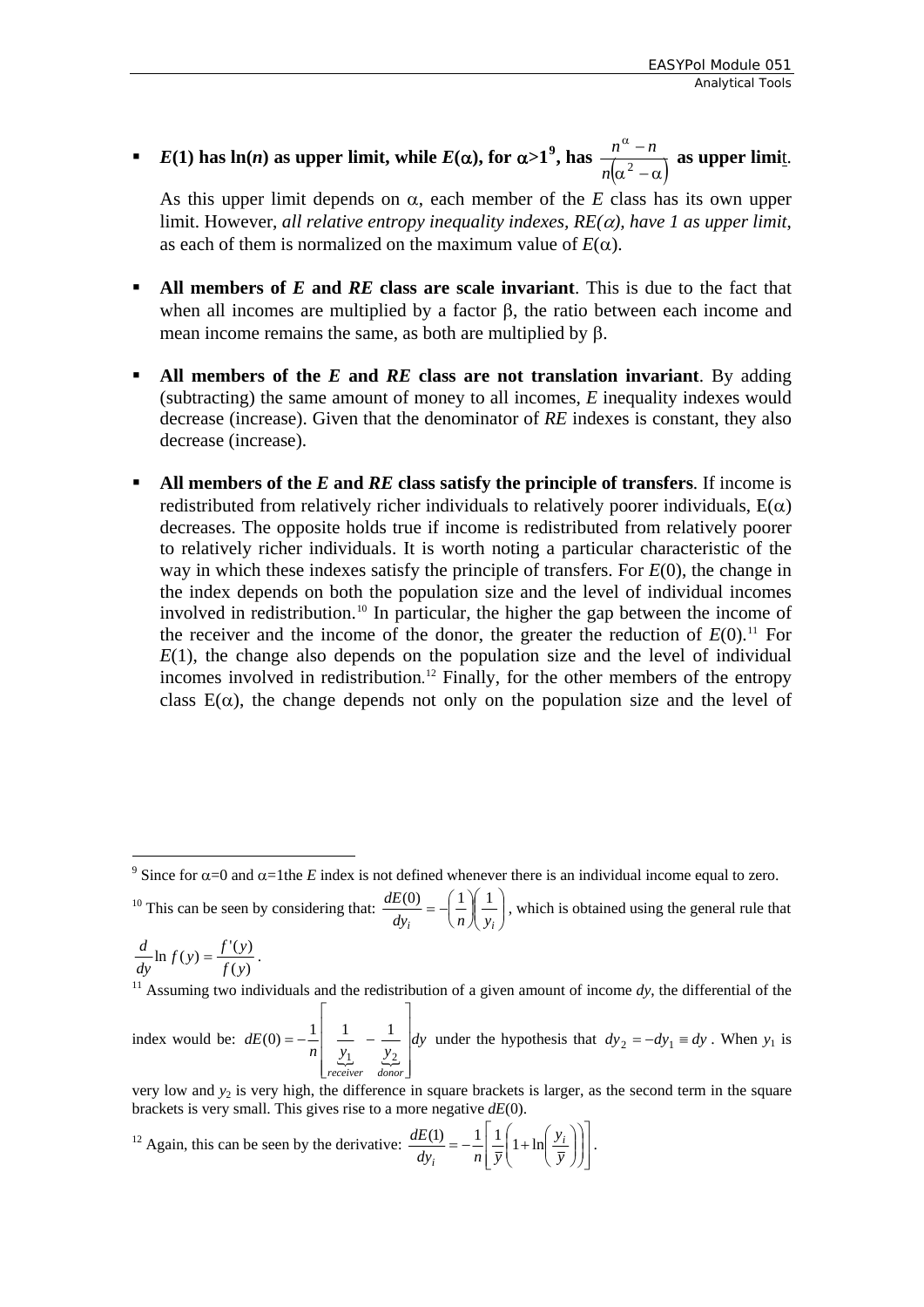individual incomes but also on level of  $\alpha$ <sup>[13](#page-14-0)</sup>. The relative entropy indexes have a similar behaviour, as the denominator of all these indexes is in fact a constant (the maximum value of the corresponding index).

Table 3 illustrates these properties with examples for *E*(0), *E*(1) and *RE*(1)



**Table 3: The main properties of** *E***(0),** *E***(1) and** *RE***(1)** 

As we can easily see, the lower limit is zero for all indexes, while the maximum value is 1 only for the relative entropy index *RE*(1). Note that for *E*(0) and *E*(1), the upper limit is calculated by replacing zero incomes with arbitrary small values. But, while *E*(0) is basically unbounded from above, the maximum level of *E*(1) tends to 1.609, i.e. ln(5).

Other properties are illustrated on the right hand side part of Table 3. All indexes have the same value when incomes are increased by, say, 20 per cent; at the same time, all of them decrease when an absolute amount of money is added (2,000 income units in the example).

The last two columns, instead, illustrate how the indexes satisfies the principle of transfers. In general, all of them decrease after a redistribution of money from a relatively richer to a relatively poorer individual. However, this reduction is lower when the income transfer occurs between individuals with closer incomes – compare the last column with the column immediately before it.

Table 4 illustrates the same properties with examples for *E*(2) and *RE*(2).

<span id="page-14-0"></span>1 <sup>13</sup> The derivative, in this case, is:  $\frac{dE(\alpha)}{dy_i} = \frac{1}{n(\alpha^2 - \alpha)} \frac{\alpha}{y} \frac{y_i}{\overline{y}}$  $\overline{\phantom{a}}$ ⎤  $\mathsf I$  $\mathsf I$ ⎣  $\mathsf I$  $\overline{\phantom{a}}$ ⎠  $\setminus$  $\parallel$ ⎝  $\frac{\alpha}{\alpha_i} = \frac{1}{n(\alpha^2 - \alpha)} \frac{\alpha}{\overline{y}} \left(\frac{y_i}{\overline{y}}\right)^{\alpha - 1}$  $(\alpha)$  1 *y y*  $dy_i$   $n(\alpha^2 - \alpha)$  *y*  $dE(\alpha)$   $\begin{array}{ccc} 1 & \alpha & y_i \end{array}$ *i* . For the case of  $\alpha=2$ , the previous expression collapses to:  $\frac{dE(2)}{dy_i} = \frac{1}{n} \left[ \frac{y_i}{\overline{y}} \right]$  $\overline{\phantom{a}}$ ⎤  $\parallel$ ⎣  $\mathsf I$  $\overline{\phantom{a}}$ ⎠ ⎞  $\overline{\phantom{a}}$  $=\frac{1}{n}\left[\frac{1}{\overline{y}}\left(\frac{y_i}{\overline{y}}\right)\right]$  $dy_i$   $n \bar{y}$  $\frac{dE(2)}{2}$   $\frac{1}{2}$   $\frac{1}{2}$   $\frac{y_i}{y_j}$ *i*  $\frac{(2)}{2} = \frac{1}{2} \left| \frac{1}{2} \left( \frac{y_i}{z} \right) \right|.$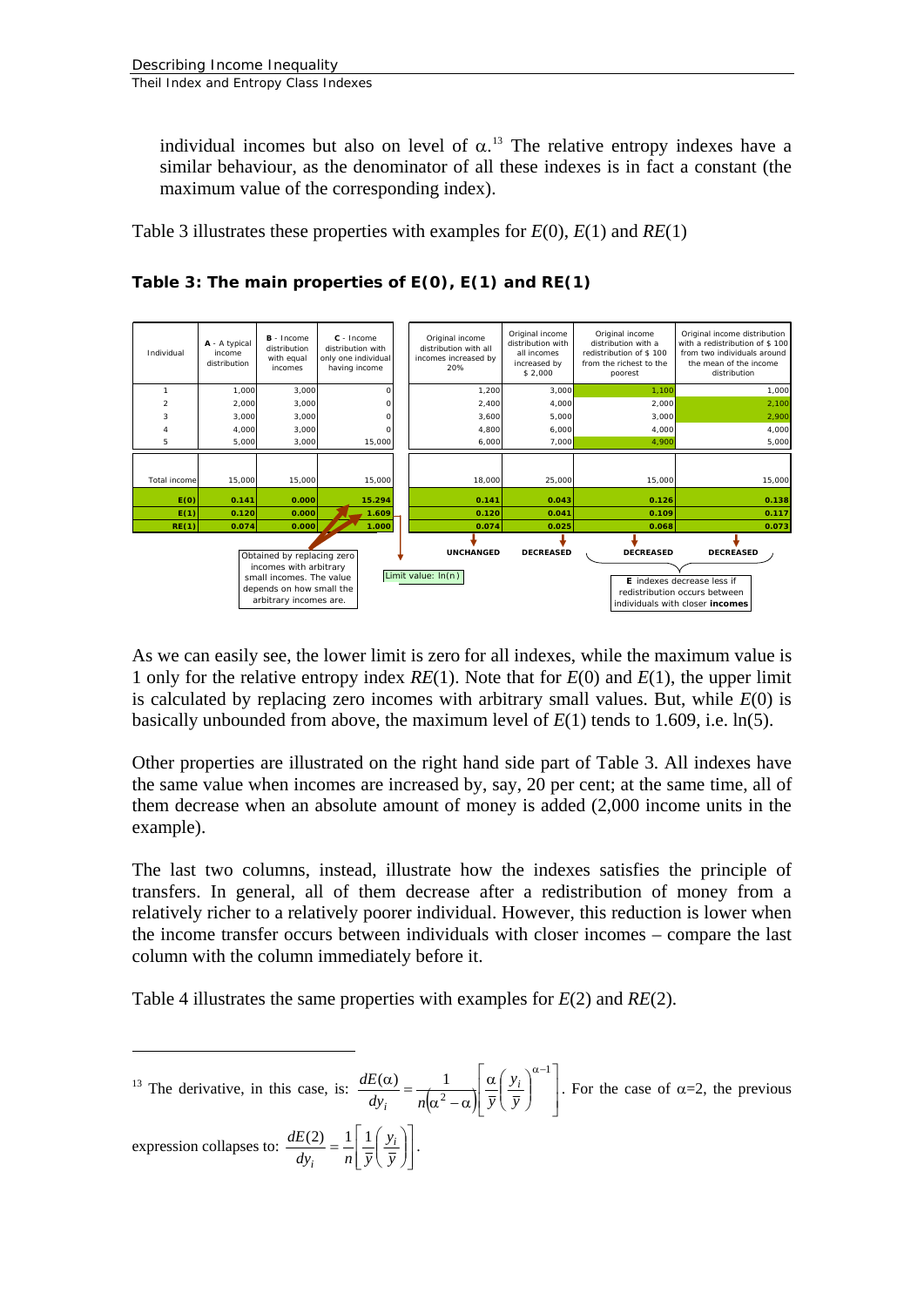

<span id="page-15-0"></span>**Table 4: The main properties of** *E***(2) and** *RE***(2)** 

Things are basically the same as in Table 3. Note again that the indexes decrease less if transfers of income occur among individuals with closer incomes.

Of some importance is also how the  $RE$  indexes vary when  $\alpha$  varies. This is best observed by recalling the derivative of  $E(\alpha)$  with respect to income,  $(\alpha^2 - \alpha) \vert \bar{y} \vert \bar{y}$  | ⎥  $\overline{\phantom{a}}$ ⎤  $\mathsf I$  $\mathsf I$ ⎣  $\mathsf I$  $\overline{\phantom{a}}$ ⎠ ⎞  $\parallel$ ⎝  $\frac{\alpha}{\alpha_i} = \frac{1}{n(\alpha^2 - \alpha)} \frac{\alpha}{\overline{y}} \left(\frac{y_i}{\overline{y}}\right)^{\alpha - 1}$  $(\alpha)$  1 *y y*  $dy_i$   $n(\alpha^2 - \alpha)$   $\bar{y}$  $dE(\alpha)$   $\begin{bmatrix} 1 \\ 0 \end{bmatrix}$   $\alpha \begin{bmatrix} y_i \end{bmatrix}$ *i*  $n(\alpha - \alpha) [y(y)]$ 

From this expression it is clear that the change of the  $RE(\alpha)$  – which is equivalent to the ratio of the change of  $E(\alpha)$  on the upper limit of  $E(\alpha)$  – depends on the particular situation addressed. In general, this change depends on  $\alpha$ , the average income level and also the dispersion of incomes as measured by the ratio between each income level and average income.

#### **7. SYNTHESIS**

1

It is worth having a comparative picture of how the inequality indexes belonging to this class perform with respect to the desirable properties discussed in the previous section. Just recall that these desirable properties are axioms used for inequality measurement<sup>[14](#page-15-1)</sup>.

Table 5 reports this comparison, by illustrating how different indexes of the same class behave with respect to desirable properties (axioms).

<span id="page-15-1"></span><sup>14</sup> See EASYPol Module 054: *[Policy Impacts on Inequality: Inequality and Axioms for its](http://www/docs/up/easypol/447/Inqulty_axms_msrmnt_054EN.pdf)  [Measurement](http://www/docs/up/easypol/447/Inqulty_axms_msrmnt_054EN.pdf)*.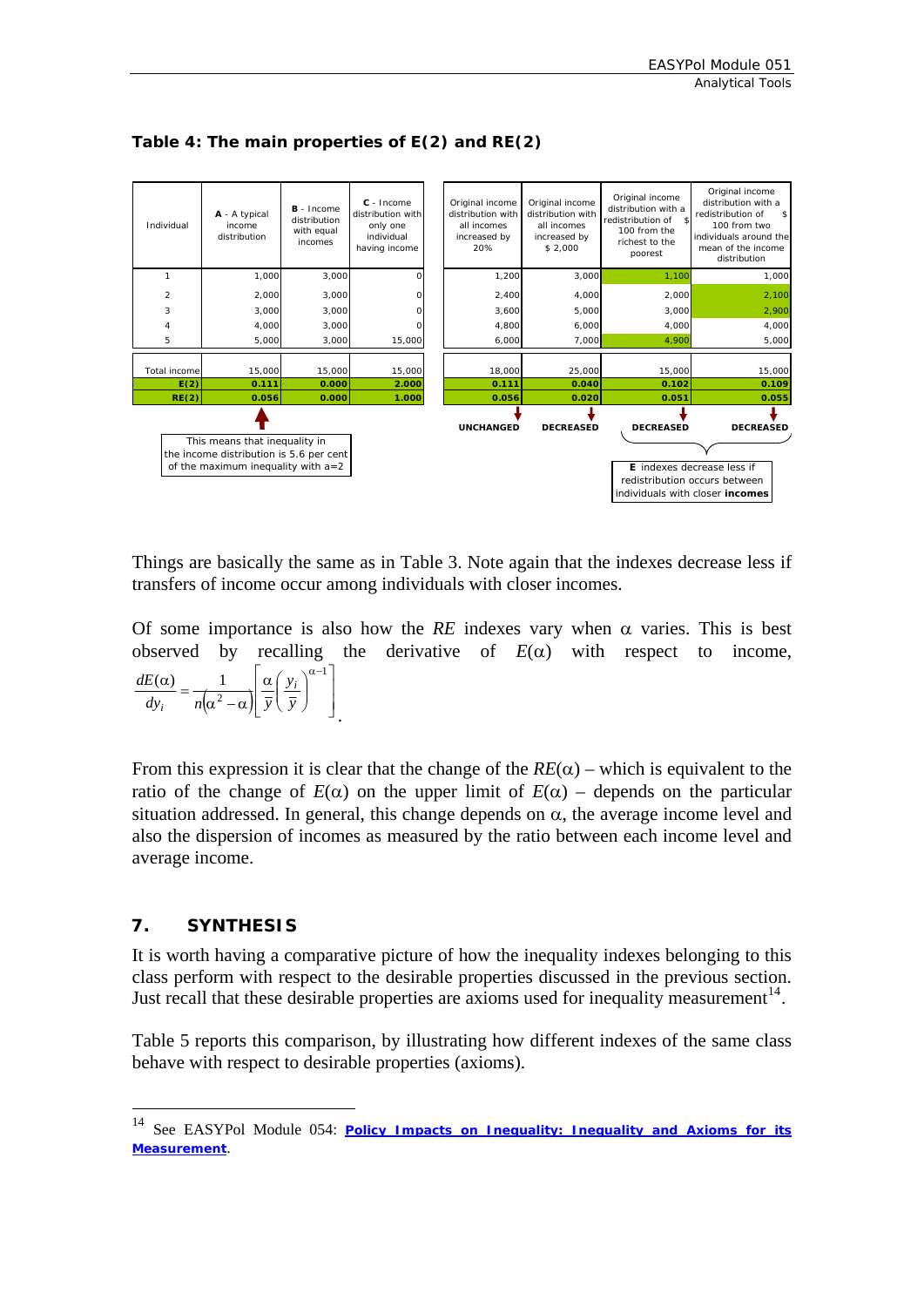|                                  | <b>LOWER</b><br><b>LIMIT</b> | <b>UPPER LIMIT</b>                                                                             | Principle of<br>transfers                                    | <b>Scale</b><br>invariance | <b>Translation</b><br>invariance | Principle of<br>population | Index of relative<br>inequality | Appeal |
|----------------------------------|------------------------------|------------------------------------------------------------------------------------------------|--------------------------------------------------------------|----------------------------|----------------------------------|----------------------------|---------------------------------|--------|
| Entropy E(0)                     | $\circ$                      | The index is not<br>defined when there<br>are zero incomes.<br>It is not bounded<br>from above | YES, more sensible if<br>individuals have<br>distant incomes | <b>YES</b>                 | <b>NO</b>                        | <b>YES</b>                 | <b>YES</b>                      | Low    |
| Entropy E(1)                     | $\circ$                      | The index is not<br>defined when there<br>are zero incomes.<br>Its limit is $ln n$             | YES, more sensible if<br>individuals have<br>distant incomes | <b>YES</b>                 | <b>NO</b>                        | <b>YES</b>                 | <b>YES</b>                      | Low    |
| Entropy E(a)                     | $\circ$                      | $\frac{\left(n \alpha - n\right)}{n \left(\alpha^2 - \alpha\right)}$                           | YES, more sensible if<br>individuals have<br>distant incomes | <b>YES</b>                 | <b>NO</b>                        | <b>YES</b>                 | <b>YES</b>                      | High   |
| <b>Relative entropy</b><br>RE(1) | $\Omega$                     | $\mathbf{1}$                                                                                   | YES, more sensible if<br>individuals have<br>distant incomes | <b>YES</b>                 | <b>NO</b>                        | <b>NO</b>                  | <b>NO</b>                       | Medium |
| <b>Relative entropy</b><br>RE(a) | $\circ$                      | $\mathbf{1}$                                                                                   | YES, more sensible if<br>individuals have<br>distant incomes | <b>YES</b>                 | <b>NO</b>                        | <b>NO</b>                  | <b>NO</b>                       | Medium |

#### **Table 5: Generalised entropy indexes and desirable properties**

Note first that the lower limit of all indexes is zero, while the upper limit is very differentiated. Only relative entropy indexes, that are normalised on the maximum value of the corresponding indexes, have 1 as a upper limit.

The behaviour of these indexes is also peculiar with respect to the principle of transfers. All of them respect this principle, but their reaction is differentiated depending on where the income transfer occurs. In particular, all of them react more if the income transfer occurs among two individuals having wider income gaps (not ranks!)<sup>[15](#page-16-0)</sup>.

All indexes are scale invariant, and none of them is translation invariant. The implicit concept of inequality is therefore one of relative inequality.

Only entropy indexes, and not relative entropy indexes, satisfy the principle of population, i.e. the invariance of the index to replication of the original population. For this reason, only entropy indexes, and not the relative entropy indexes, belong to the category of Relative Inequality Indexes (RII).

All indexes therefore have shortcomings. The appeal of  $E(0)$  and  $E(1)$  is low, as they are not defined in the presence of zero incomes. The appeal of  $RE(1)$  and  $RE(\alpha)$  is medium, as they do not respect the principle of population and do not belong to the class of RII. Therefore, the group of  $E(\alpha)$  has the highest appeal, in this class, even though its upper limit depends on the size of the income distribution.

1

<span id="page-16-0"></span><sup>15</sup> Compare EASYPol Module 040: *[Inequality Analysis: The Gini Index](http://www.fao.org/docs/up/easypol/329/gini_index_040EN.pdf)*.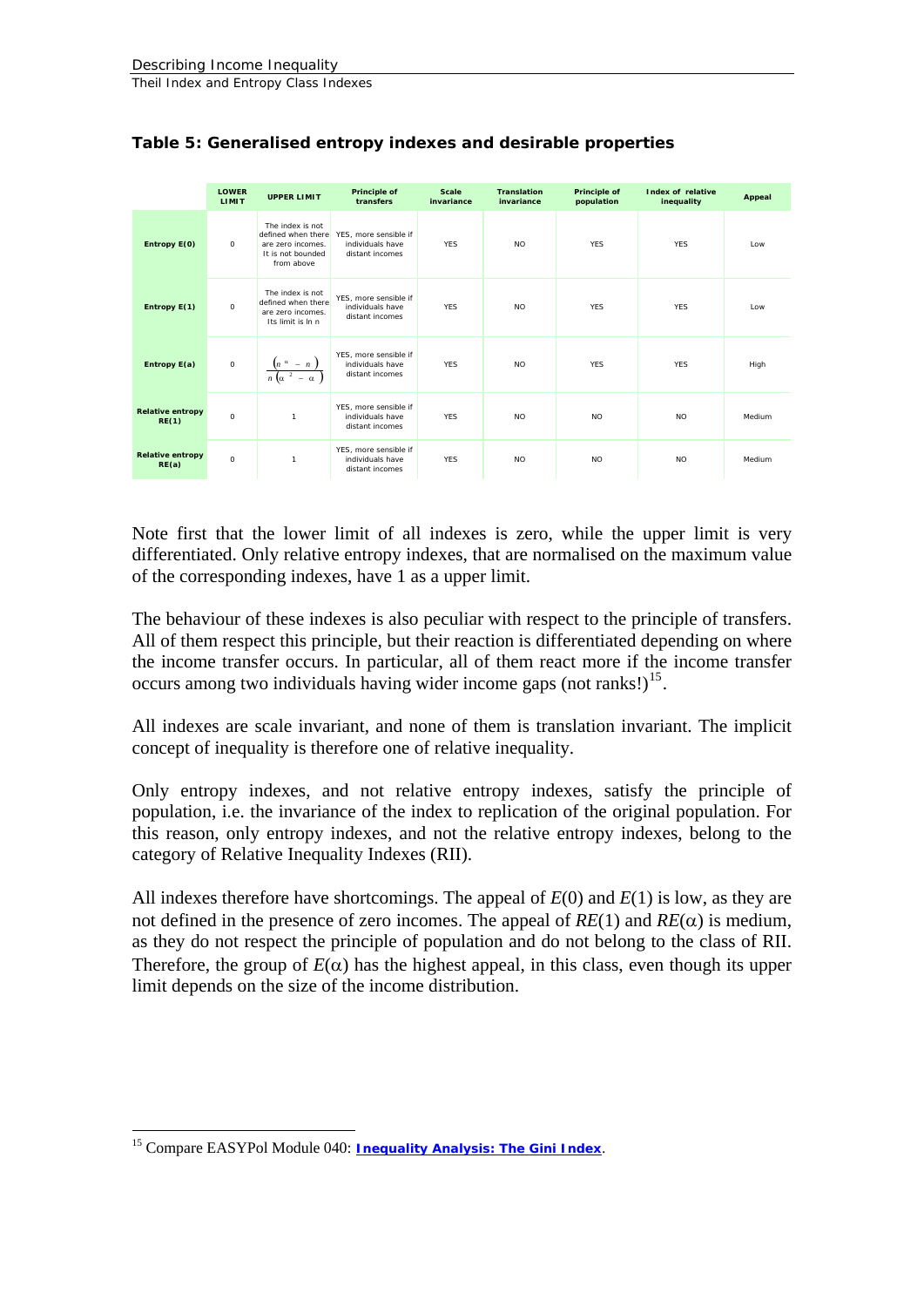#### <span id="page-17-0"></span>**8. READERS' NOTES**

#### **8.1 Time requirements**

Time requirements to deliver this module is estimated at about three hours.

#### **8.2 EASYPol links**

Selected EASYPol modules may be used to strengthen readers' backgrounds and to further expand their knowledge on inequality and inequality measurement.

This module belongs to a set of modules that discuss how to compare, on inequality grounds, alternative income distributions generated by different policy options. It is part of the modules composing a training path addressing **[Analysis and monitoring](http://faointb1/easypol/test/browse_by_training_path.asp##)  [of socio-economic impacts of policies.](http://faointb1/easypol/test/browse_by_training_path.asp##)**

The following EASYPol modules form a set of materials logically preceding the current module, which can be used to strengthen the user's background:

- 9 EASYPol Module 000: *[Charting Income Inequality: The Lorenz Curve](http://www.fao.org/docs/up/easypol/302/charting_income_inequality_000EN.pdf)*
- 9 EASYPol Module 001: *[Social Welfare Analysis of Income Distributions:](http://www.fao.org/docs/up/easypol/305/swa_lorenz_curves_001EN.pdf)  [Ranking Income Distribution with Lorenz Curves](http://www.fao.org/docs/up/easypol/305/swa_lorenz_curves_001EN.pdf)*
- 9 EASYPol Module 040: *[Inequality Analysis: The Gini Index](http://www.fao.org/docs/up/easypol/329/gini_index_040EN.pdf)*
- 9 EASYPol Module 054: *[Policy impacts on inequality: Inequality and Axioms for](http://www/docs/up/easypol/447/Inqulty_axms_msrmnt_054EN.pdf)  [its Measurement](http://www/docs/up/easypol/447/Inqulty_axms_msrmnt_054EN.pdf)*

#### **8.3 Frequently asked questions**

- $\checkmark$  What is entropy in inequality analysis?
- $\checkmark$  What is the advantage of using the entropy class compared with other inequality indexes?

#### **9. REFERENCES AND FURTHER READINGS**

Anand S.,1983. *Inequality and Poverty in Malaysia*, Oxford University Press, London, UK.

Cowell F., 1977. *Measuring Inequality*, Phillip Allan, Oxford, UK.

Dalton H., 1920. The Measurement of Inequality of Incomes, *Economic Journal*, **30**.

Gini C., 1912. *Variabilità e Mutabilità*, Bologna, Italy.

Pigou A.C., 1912. *Wealth and Welfare*, MacMillan, London, UK.

Sen A.K., 1973. *On Economic Inequality*, Calarendon Press, Oxford, UK.

- Theil H., 1967. *Economics and Information Theory*, North-Holland, Amsterdam, The Netherlands.
- Yitzhaki S., 1983. On the Extension of the Gini Index, *International Economic Review*, **24**, 617-628.